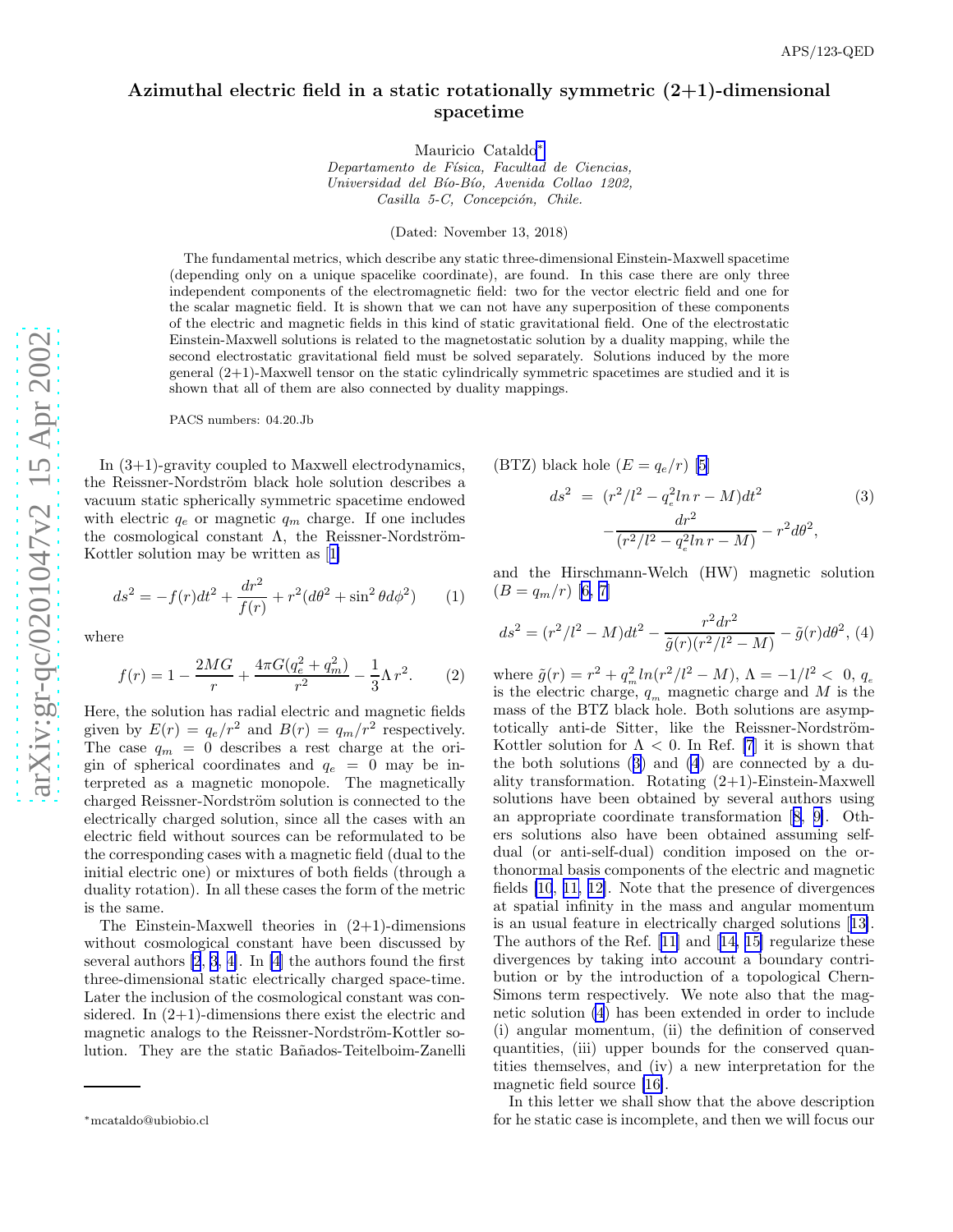<span id="page-1-0"></span>attention on a complete description for all electrostatic and magnetostatic spacetimes in  $(2+1)$ -dimensions and on the Einstein-Maxwell theory for cylindrically static spacetimes.

In (3+1)-dimensions the Maxwell tensor and its dual are two-forms, but in  $(2+1)$ -dimensions the Maxwell tensor is a two-form and its dual is a one-form  $*F_a$  =  $1/2\epsilon_{abc}F^{bc}$   $(a,b,c = 0,1,2)$ . This means that the duality transformation which takes place for the Reissner-Nordström-Kottler black hole does not take place for  $(2+1)$ -dimensions.

Now we shall study the three-dimensional Einstein-Maxwell theory for any static spacetime which depends only on a unique spacelike coordinate. The fundamental metric which describes any such static  $(2+1)$ -dimensional spacetime manifold may be written (in the coordinate system which employs the Killing parameter, t, as one of the coordinates) as[[17\]](#page-4-0)

$$
ds^{2} = e^{2\alpha(x^{1})}dt^{2} - \sum_{a,b=1}^{2} h_{ab}(x^{1})dx^{a}dx^{b},
$$
 (5)

where  $e^{2\alpha(x^1)} = \xi^c \xi_c$   $(c = 0, 1, 2)$ , being  $\xi^c$  a timelike Killing vector field. By an appropriate change of coordinate the orthogonal part to  $\xi^c$  may be converted into a diagonal form (see for example[[18\]](#page-4-0)) and then the metric (5) may be written in the following form  $(t = x^0)$ 

$$
ds^{2} = e^{2\alpha} (dx^{0})^{2} - e^{2\beta} (dx^{1})^{2} - e^{2\gamma} (dx^{2})^{2},
$$
 (6)

where  $\alpha$ ,  $\beta$  and  $\gamma$  are all functions of the spacelike coordinate  $x^1$ .

In (2+1)-dimensions the Maxwell tensor has the form

$$
F = -E_1 dx^0 \wedge dx^1 - E_2 dx^0 \wedge dx^2
$$
  
+
$$
B dx^1 \wedge dx^2,
$$
 (7)

i.e. the Maxwell tensor has only three independent components: two for the vector electric field and one for the scalar magnetic field.

We now introduce an orthonormal 1-form basis given by

$$
\theta^{(0)} = e^{\alpha(x^1)} dx^0, \theta^{(1)} = e^{\beta(x^1)} dx^1, \theta^{(2)} = e^{\gamma(x^1)} dx^2.
$$
 (8)

The components of the electric and magnetic field measured by a locally lorentzian observer in this orthonormal basis are  $E_{(0)}$ ,  $E_{(1)}$  and  $B_{()}$ . Then, the  $(2+1)$ -Maxwell tensor (7) may be written as

$$
F = E_{(1)}(x^1) \,\theta^{(1)} \wedge \theta^{(0)} + E_{(2)}(x^1) \,\theta^{(2)} \wedge \theta^{(0)} + B_{()}(x^1) \theta^{(1)} \wedge \theta^{(2)}.
$$
 (9)

The stress tensor of the electromagnetic field we shall take in the same form as in  $(3+1)$ -dimensions, i.e.

$$
T_{(a)(b)} \theta^{(a)} \otimes \theta^{(b)} = -\frac{1}{4\pi} \left[ F_{(a)(c)} F_{(b)}^{(c)} - \frac{1}{4} g_{(a)(b)} F_{(c)(d)} F^{(c)(d)} \right] \theta^{(a)} \otimes \theta^{(b)}, \qquad (10)
$$

since there is an ambiguity in the definition of the gravitational constant G (there is no Newtonian gravitational limit in  $(2+1)$ -dimensions).

In the basis (8) the components of the electromagnetic energy-momentum tensor are

$$
T^{2+1} = -\frac{1}{8\pi} \left[ -(E_{(1)}^2 + E_{(2)}^2 + B_0^2) \theta^{(0)} \otimes \theta^{(0)} + (E_{(1)}^2 - E_{(2)}^2 - B_0^2) \theta^{(1)} \otimes \theta^{(1)} - (E_{(1)}^2 - E_{(2)}^2 + B_0^2) \theta^{(2)} \otimes \theta^{(2)} \right]
$$
  
+2E\_{(2)}B\_{()}(\theta^{(0)} \otimes \theta^{(1)} + \theta^{(1)} \otimes \theta^{(0)})  
-2E\_{(1)}B\_{()}(\theta^{(0)} \otimes \theta^{(2)} + \theta^{(2)} \otimes \theta^{(0)})  
+2E\_{(1)}E\_{(2)}(\theta^{(1)} \otimes \theta^{(2)} + \theta^{(2)} \otimes \theta^{(1)}) .

Then we have the following non-trivial components for Einstein's equations with the cosmological constant:

$$
e^{-2\beta} \left( \gamma'' + \gamma'^2 - \gamma' \beta' \right) =
$$
  
-
$$
\Lambda - \frac{\kappa}{8\pi} \left( E_{(1)}^2 + E_{(2)}^2 + B_{(1)}^2 \right),
$$
 (12)

$$
-\alpha' \gamma' e^{-2\beta} = \Lambda + \frac{\kappa}{8\pi} (E_{(1)}^2 - E_{(2)}^2 - B_{()}^2), \quad (13)
$$

$$
e^{-2\beta} \left( \alpha' \beta' - \alpha'' - \alpha'^2 \right) =
$$
  
 
$$
\Lambda - \frac{\kappa}{8\pi} (E_{(1)}^2 - E_{(2)}^2 + B_{(1)}^2),
$$
 (14)

$$
E_{(2)}B_{()} = 0,\t\t(15)
$$

$$
E_{(1)}B_{()} = 0,\t(16)
$$

and

$$
E_{(1)}E_{(2)} = 0,\t\t(17)
$$

where the prime denotes the differentiation  $d/dr$ .

Now we must consider the Maxwell equations. The contravariant density components of (7) are

$$
\sqrt{-g} F^{ab} = -2E_{(1)} e^{\gamma} \delta_{x^0}^{[a} \delta_{x^1}^{b]} - 2E_{(2)} e^{\beta} \delta_{x^0}^{[a} \delta_{x^2}^{b]} \quad (18)
$$

$$
+2B_{(1)} e^{\alpha} \delta_{x^1}^{[a} \delta_{x^2}^{b]}.
$$

Then, from the source-free Maxwell equations  $(\sqrt{-g} F^{ab})_{,b} = 0$  we obtain the constraints

$$
E_{(1)} = C_1 e^{-\gamma}, \ B_{()} = C_2 e^{-\alpha}, \tag{19}
$$

and  $E_{(2)}$  remains to be an arbitrary function of the  $x^1$ coordinate (here  $C_1$  and  $C_2$  are constants of integration).

Although for these  $(2+1)$ -dimensional solutions no duality rotation exists, there is a duality mapping which connects the electric field  $E_{(1)}$  and the scalar magnetic field  $B_0$ . Effectively, from  $(12)$ – $(17)$  we see that the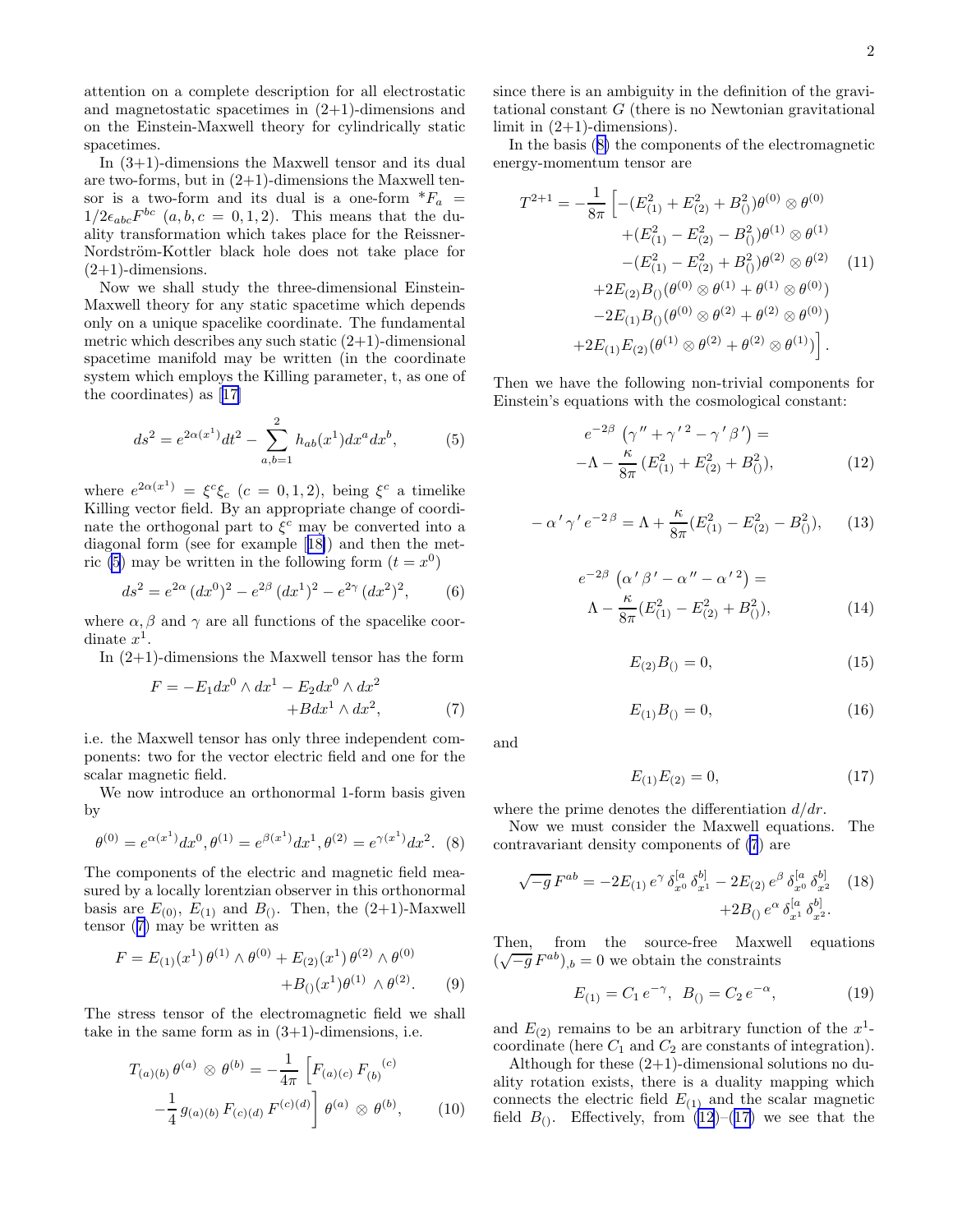<span id="page-2-0"></span>Einstein-Maxwell equations are invariant under the duality mapping

$$
\alpha \longrightarrow \gamma, \ \gamma \longrightarrow \alpha,
$$
  
\n
$$
E_{(1)} \longrightarrow i B_{(1)}, B_{(1)} \longrightarrow i E_{(1)}.
$$
\n(20)

Notice that from the Einstein-Maxwell equations we conclude that either  $E_{(1)}$ , or  $E_{(2)}$  or the magnetic field  $B_{(1)}$ must be zero, i.e. we can not have any superposition of these fields in any three-dimensional static spacetime.

The solution for  $E_{(2)} = B_{()} = 0$  may be written in the form [\(6](#page-1-0)), where

$$
e^{2\alpha} = e^{-2\beta} = C - \Lambda(x^1)^2 - q_e^2 \ln(x^1), \ e^{\gamma} = x^1, \tag{21}
$$

 $E_{(1)} = q_e/x^1$  and C is a constant of integration. The solution for  $E_{(1)} = E_{(2)} = 0$  may be obtained by using on [\(6](#page-1-0)) and on (21) the duality mapping (20) in the form [\[7](#page-4-0)]

$$
x^{0} \longrightarrow i x^{2}, \ x^{2} \longrightarrow i x^{0}, \ q_{e} \longrightarrow i q_{m}. \qquad (22)
$$

From these equations we conclude that we have a twodimensional duality in the plane  $x^0/x^2$ .

Then, we have that the magnetostatic solution has the form [\(6](#page-1-0)), where

$$
e^{\alpha} = x^{1}, e^{-2\beta} = e^{2\gamma} = C - \Lambda(x^{1})^{2} + q_{m}^{2}ln(x^{1})
$$
 (23)

and  $B_{()} = q_m / x^1$ .

The case for  $E_{(1)} = B_{()} = 0$  completes the solution of the (2+1)-static Einstein-Maxwell problem. It is interesting to note that the Maxwell equations do not fix the form of the  $E_{(2)}$  component of the electric field and that this is done by the Einstein equations. This situation also takes place for the magnetic field in the Reissner-Nordström solution in  $(3+1)$ -dimensions.

We now shall find the solution for any static  $(2+1)$ dimensional spacetime, and for the electric field component which is not related to the scalar magnetic field by a duality mapping. From([12\)](#page-1-0) and [\(13](#page-1-0)) we find

$$
\left(\gamma^{'}\,e^{\alpha-\beta+\gamma}\right)' = -2\Lambda\,e^{\alpha+\beta+\gamma} \tag{24}
$$

andfrom  $(13)$  $(13)$  and  $(14)$  we find

$$
\left(\alpha^{'}\,e^{\alpha-\beta+\gamma}\right)' = -2\Lambda\,e^{\alpha+\beta+\gamma} \tag{25}
$$

This system can be solved exactly if we suppose, without any loss of generality, that  $e^{\beta} = 1$ . Then we have that

$$
((\alpha^{'} + \gamma^{'}) e^{\alpha + \gamma})' = -4\Lambda e^{\alpha + \gamma}, \qquad (26)
$$

from which we obtain the following solutions:

• For  $\Lambda = 0$  we find

$$
e^{\alpha} = (Cx^{1} + D)^{(1 - F)}, \ e^{\gamma} = (Cx^{1} + D)^{F}, \qquad (27)
$$

where  $C, D$  and  $F$  are integration constants. Re-scaling the  $x^1$ -coordinate we finally find

$$
ds^{2} = (x^{1})^{2} (dx^{0})^{2} - (x^{1})^{2} (dx^{1})^{2} - (x^{1})^{2} (dx^{2})^{2}, (28)
$$

and

$$
E_{(2)}^2 = \frac{8\pi F}{\kappa} (x^1)^{-2(F+1)};
$$
 (29)

from here we see that  $F \geq 0$ .

• For 
$$
\Lambda = -1/l^2 < 0
$$
 we find

$$
e^{2\alpha} = e^{-2\tilde{G}I^{-}} \left( C \sinh(2x^{1}/l) + D \cosh(2x^{1}/l) \right), (30)
$$

$$
e^{2\gamma} = e^{2\tilde{G}I} \left( C \sinh(2x^1/l) + D \cosh(2x^1/l) \right), \quad (31)
$$

where

$$
I^{-} = \frac{l}{\sqrt{D^2 - C^2}} \arctan\left(\frac{D \tanh(x^1/l) + C}{\sqrt{D^2 - C^2}}\right).
$$
 (32)

• For  $\Lambda = 1/l^2 > 0$  we find

$$
e^{2\alpha} = e^{-2\tilde{G}I} \left( C \sin(2x^1/l) + D \cos(2x^1/l) \right), \quad (33)
$$

$$
e^{2\gamma} = e^{2\tilde{G}I^{+}} \left( C \sin(2x^{1}/l) + D \cos(2x^{1}/l) \right), \quad (34)
$$

where now

$$
I^{+} = \frac{l}{\sqrt{D^2 + C^2}} \arctan\left(\frac{D \tanh(x^1/l) - C}{\sqrt{D^2 + C^2}}\right).
$$
 (35)

Here  $\tilde{G}$  is a constant of integration and we have introduced the parameter  $l$  related to  $\Lambda$  for further use.

From now on we shall assume the spacetime to be statically and rotationally symmetric, implying the existence of a timelike Killing vector  $\eta = \partial_t$  and a spacelike Killing vector  $\zeta = \partial_{\varphi}$ . This allows us to identify  $x^0 = t$ ,  $x^1 = r$ (the radial coordinate) and  $x^2 = \varphi$  where  $-\infty < t < \infty$ ,  $0 < r < \infty$  and  $0 < \varphi < 2\pi$ . In this case  $E_r(r)$  is the radial electric field,  $E_{\varphi}(r)$  is the azimuthal electric field and  $B(r)$  is the scalar magnetic field.

The rotationally symmetric spacetimes may be classified as follows: For the radial electric field we have the BTZsolution ([3\)](#page-0-0), which is obtained from (21) by identifying  $C = -M$  and  $\Lambda = -1/l^2$ . For the scalar magnetic field we have the HW solution([4\)](#page-0-0), which is obtained from (23) by making the same identifications for C and Λ, and re-scaling the r-coordinate.

The case for the azimuthal electric field has not been studied up to now. For this case we shall consider a particular solution given by  $\tilde{G} = 0$ . In this case the obtained solutions take a simple form. Effectively, making  $\rho^2 = C \sinh(2r/l) + D \cosh(2r/l)$  and  $\rho^2 = C \sin(2r/l) + D \cosh(2r/l)$ D  $\cos(2r/l)$  we have

$$
ds^{2} = \rho^{2}dt^{2} - \frac{d\rho^{2}}{q^{2}/\rho^{2} \pm \rho^{2}/l^{2}} - \rho^{2}d\varphi^{2},
$$
 (36)

for  $\Lambda = -1/l^2$  (the plus sign) and  $\Lambda = 1/l^2$  (the minus sign) respectively. In this case the azimuthal component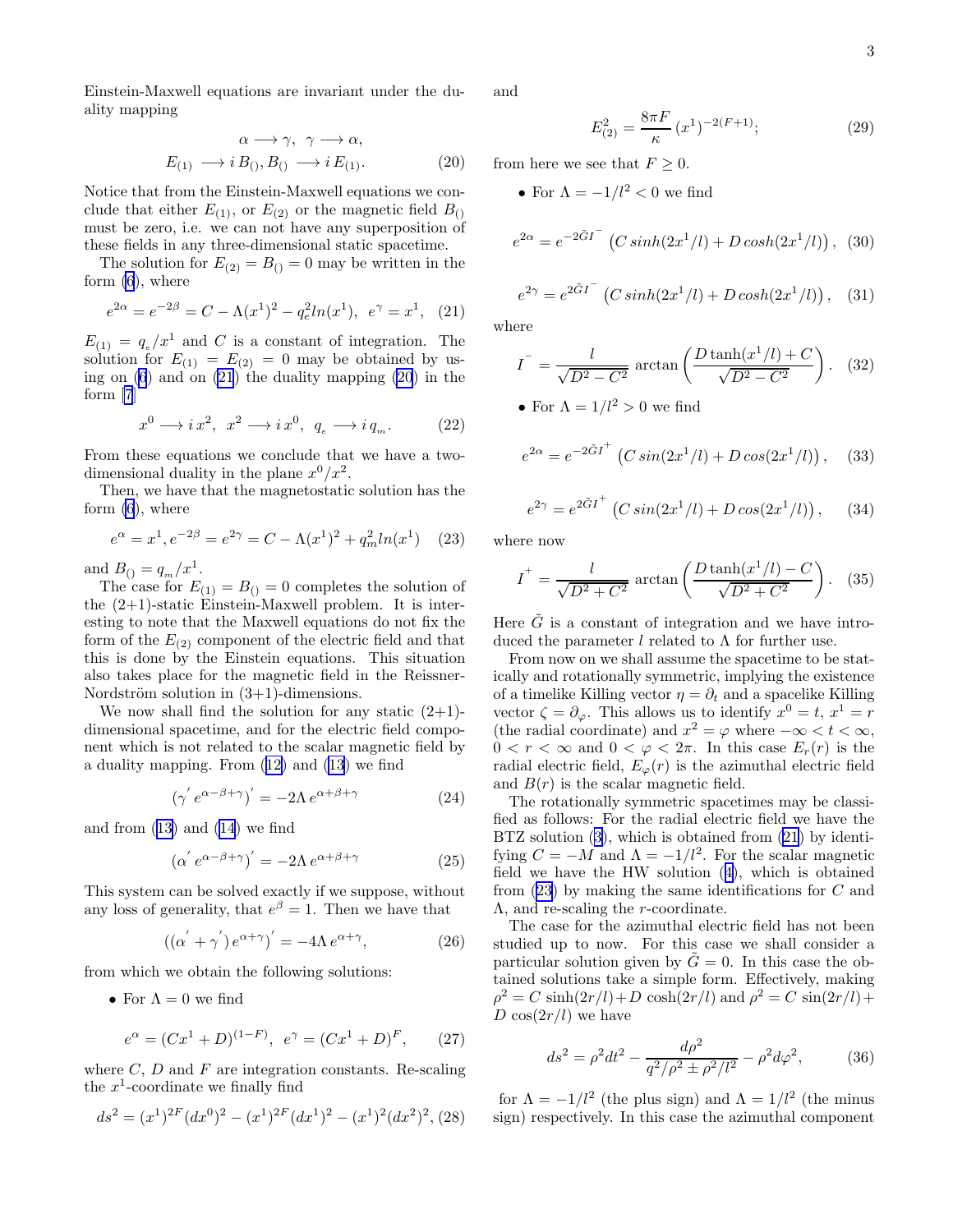<span id="page-3-0"></span>of the electric field is given by  $E_{(2)} = \frac{q}{\sqrt{G}r^2}$ . If  $\Lambda = 0$ , we have a particular metric of [\(28\)](#page-2-0) specified by  $F = 1$ . On the other hand, if  $q = 0$  and  $\Lambda = -1/l^2 < 0$ , the vacuum state is obtained, namely, what is to be regarded as empty anti-de Sitter space.

It is interesting to note that these solutions are related to a subset of solutions to the gravitating  $O(3)$   $\sigma$  model in  $(2+1)$ -dimensions [\[19](#page-4-0)].

Let us now study the kind of solutions induced by [\(9](#page-1-0)) (with  $B_{()} =: B_{(3)}$ ) on the time-independent cylindrically symmetric spacetimes when the Einstein-Maxwell theory is considered. Any cylindrically static spacetime admits the Killing vectors  $\eta = \partial_t$ ,  $\zeta = \partial_\varphi$ ,  $\xi = \partial_z$  and the metric can be written in the form

$$
ds^{2} = e^{2\alpha(r)}dt^{2} - e^{2\beta(r)} dr^{2} - e^{2\gamma(r)}d\varphi^{2} - e^{2\delta(r)}dz^{2}
$$
 (37)

We now introduce an orthonormal 1-form basis given by

$$
\begin{aligned}\n\theta^{(0)} &= e^{\alpha(r)} dt, \ \theta^{(1)} = e^{\beta(r)} dr, \\
\theta^{(2)} &= e^{\gamma(r)} d\varphi, \ \theta^{(3)} = e^{\delta(r)} dz.\n\end{aligned} \tag{38}
$$

In this case we shall take the Maxwell tensor in the form

$$
F = -E_{(1)}\theta^{(0)} \wedge \theta^{(1)} - E_{(2)}\theta^{(0)} \wedge \theta^{(2)} + B_{(3)}\theta^{(1)} \wedge \theta^{(2)},
$$
 (39)

Now  $E_{(1)}$  is a radial electric field,  $E_{(2)}$  is an azimuthal electric field and  $B_{(3)}$  is a magnetic field along the z direction (we can include here for example an electric component  $E_{(3)}$  pointing along the z direction but this component is related by a duality rotation to  $B_{(3)}$ ). These components of the electric and magnetic field are measured by a locally lorentzian observer in the orthonormal basis  $(38)$ . From  $(10)$  we obtain for  $(39)$ 

$$
T^{3+1} = -\frac{1}{8\pi} \left[ -(E_{(1)}^2 + E_{(2)}^2 + B_{(3)}^2) \theta^{(0)} \otimes \theta^{(0)} + (E_{(1)}^2 - E_{(2)}^2 - B_{(3)}^2) \theta^{(1)} \otimes \theta^{(1)} - (E_{(1)}^2 - E_{(2)}^2 + B_{(3)}^2) \theta^{(2)} \otimes \theta^{(2)} \right]
$$
  
+ 
$$
(B_{(3)}^2 - E_{(1)}^2 - E_{(2)}^2) \theta^{(3)} \otimes \theta^{(3)} + 2E_{(2)}B_{(3)}(\theta^{(0)} \otimes \theta^{(1)} + \theta^{(1)} \otimes \theta^{(0)}) - 2E_{(1)}B_{(3)}(\theta^{(0)} \otimes \theta^{(2)} + \theta^{(2)} \otimes \theta^{(0)}) + 2E_{(1)}E_{(2)}(\theta^{(1)} \otimes \theta^{(2)} + \theta^{(2)} \otimes \theta^{(1)}) \right].
$$

The Einstein equations with cosmological constant are

$$
e^{-2\beta} \left( -\gamma'' - \gamma'^2 + \beta' \gamma' - \delta'' - \delta'^2 + \beta' \delta' \right) \tag{41}
$$

$$
-\gamma' \delta') = \frac{\kappa}{8\pi} \left( E_{(1)}^2 + E_{(2)}^2 + B_{(3)}^2 \right) + \Lambda
$$

$$
e^{-2\beta} (-\alpha' \gamma' - \alpha' \delta' - \gamma' \delta')
$$

$$
e^{-2\beta}(-\alpha'\gamma' - \alpha'\delta' - \gamma'\delta')
$$
  
=  $\frac{\kappa}{8\pi}(E_{(1)}^2 - E_{(2)}^2 - B_{(3)}^2) + \Lambda$  (42)

$$
e^{-2\beta} \left( -\alpha'' - \alpha'^2 + \alpha'\beta' - \delta'' - \delta'^2 - \alpha'\delta' \right)
$$
  
+ 
$$
\beta'\delta') = -\frac{\kappa}{8\pi} (E_{(1)}^2 - E_{(2)}^2 + B_{(3)}^2) + \Lambda,
$$
 (43)

$$
e^{-2\beta} \left( -\alpha'' - \alpha'^2 + \alpha'\beta' - \gamma'' - \gamma'^2 - \alpha'\gamma' \right) \tag{44}
$$

$$
+ \beta'\gamma') = \frac{\kappa}{8\pi} (B_{(3)}^2 - E_{(1)}^2 - E_{(2)}^2) + \Lambda,
$$

and

$$
E_{(2)}B_{(3)} = 0, \ E_{(1)}B_{(3)} = 0, \ E_{(1)}E_{(2)} = 0, \quad (45)
$$

where the prime denotes the differentiation  $d/dr$ . The source-free Maxwell equations are now

$$
E_{(1)} = \tilde{C}_1 e^{-\gamma - \delta}, \ B_{(3)} = \tilde{C}_2 e^{-\alpha - \delta}, \tag{46}
$$

and  $E_{(2)}$  remains to be an arbitrary function of the rcoordinate (here  $\tilde{C}_1$  and  $\tilde{C}_2$  are constants of integration).

From eqs. (41)-(46) we see that, under the following duality mappings, the Einstein-Maxwell equations are invariant:

$$
\alpha \longrightarrow \gamma, \gamma \longrightarrow \alpha, E_{(1)} \longrightarrow i B_{(3)}, B_{(3)} \longrightarrow i E_{(1)}, \tag{47}
$$

$$
\alpha \longrightarrow \delta, \delta \longrightarrow \alpha, E_{(1)} \longrightarrow i E_{(2)}, E_{(2)} \longrightarrow i E_{(1)}, \quad (48)
$$

$$
\gamma \longrightarrow \delta, \delta \longrightarrow \gamma, E_{(2)} \longrightarrow B_{(3)}, B_{(3)} \longrightarrow E_{(2)}.\tag{49}
$$

We conclude from the cylindrical Einstein-Maxwell equations that we can not consider simultaneously all components for the electromagnetic field given by (39), and thus we have that either the radial, or the azimuthal electric field, or the magnetic field must be zero.

Thus all the considered solutions may be obtained from just one given solution. Witten[[20\]](#page-4-0) obtained the solution for a magnetic field along the z-axis for  $\Lambda = 0$ . In this case the metric has the form

$$
ds^{2} = r^{2m^{2}} G^{2} (dt^{2} - dr^{2}) - G^{-2} d\varphi^{2} - r^{2} G^{2} dz^{2},
$$
 (50)

where  $G = Ar^m + Br^{-m}$  with A, B and m constants. We shall consider in detail one particular solution for this metric: the well known Melvin-Bonnor universe, which is given by[[21\]](#page-4-0)

$$
ds^{2} = \left(1 + \frac{b^{2}}{4}r^{2}\right)^{2} \left(dt^{2} - dr^{2} - dz^{2}\right)
$$

$$
-r^{2} \left(1 + \frac{b^{2}}{4}r^{2}\right)^{-2} d\varphi^{2}, \qquad (51)
$$

and  $B_{(3)} = (b/\sqrt{G})(1 + \frac{b^2}{4})$  $(\frac{1}{4}r^2)^{-2}$ . This metric may be generalized to the case where  $\Lambda \neq 0$ . In another gauge it takes the form

$$
ds^{2} = r^{2}(dt^{2} - dz^{2}) - \left(\frac{C}{r} - \frac{q_{m}^{2}}{r^{2}} - \frac{\Lambda}{3}r^{2}\right)^{-1} dr^{2}
$$

$$
-\left(\frac{C}{r} - \frac{q_{m}^{2}}{r^{2}} - \frac{\Lambda}{3}r^{2}\right)d\varphi^{2}, \qquad (52)
$$